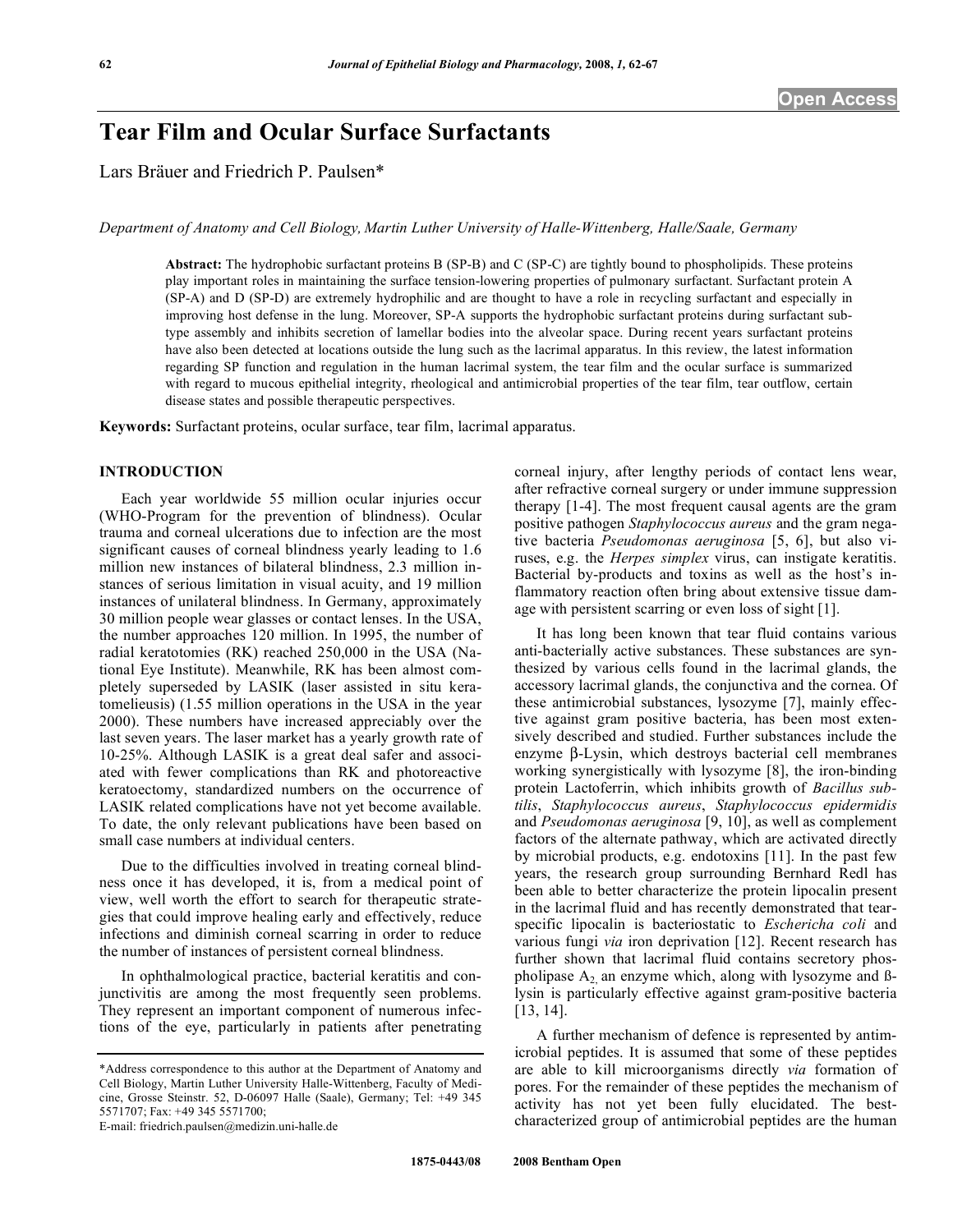defensins that can be subdivided into two groups,  $\alpha$ defensins and  $\beta$ -defensins. Further antimicrobial peptides that have been described on the ocular surface include BPI (bactericidal permeability-increasing protein), CAP37 (heparin-binding protein), LL37 (human cationic antimicrobial protein/hCAP-18), LEAP1 (liver expressed antimicrobial peptide 1 or heptcidin) and LEAP 2 and angiogenin. A current review of antimicrobial pepitides at the ocular surface has been presented by McDermott [15].

## **SURFACTANT PROTEINS**

 The surfactant-associated proteins A and D (SP-A and SP-D) have been extensively described in research related to the lung. Immunological functions in both the non-specific and specific immune defence systems have been ascribed to them. SP-A and SP-D are representatives of the collectinfamily of the C-type, among with numerous other molecules of known immunological function may be counted.

 According to the current understanding of the mechanism of C-type collectins, exposed microbiological carbohydrates (on the surface of diverse microorganisms) bind to a carbohydrate recognition domain inherent to the proteins. In this manner, opsonisation and acceleration of the defence reaction to the microorganism is achieved.

 SP-A is a 28-36 kDa soluble protein first recognized in type II pneumocytes of the pulmonary epithelium and is expressed by these cells. SP-A isolated from broncheoalveolar lavage specimens is mainly present in the form of surfactantlipid-aggregates. Furthermore, the presence of SP-A augments the reduction in surface tension induced by SP-B in pulmonary alveoli. Nonetheless, deletion of the SP-A gene in mice does not lead to a decline in lung stability, albeit the protein inhibition of surfactant reveals an important functional relevance of SP-A [16]. SP-A bind to type II pneumocytes and to immune cells as well as to some extent to macrophages [17]. Beyond this, it has been demonstrated that SP-A deficient mice exhibit a weakened defence to various pulmonary pathogens [18].

 SP-D is a 43 kDa protein synthesized not only by type II pneumocyte epithelium, but also by various cells of the respiratory tract and mucous cells of the stomach. It is characterized by a very high structural similarity and, correspondingly, homology to SP-A and other mammalian specific lectins [19]. The lectin domain of SP-D, mediated by calcium ions, bind to carbohydrates and lipids, playing a role in the innate immune defence particularly against bacterial, viral and fungiform pathogens. It interacts directly with a number of microorganisms such as influenza virus A [20], *Pseudomonas aeruginosa* and *Escherichia coli* [21, 22]. In addition, its important role in lipid homeostasis of the lung could be demonstrated through the selective deletion of SP-D in mice [23]. SP-D deficient mice develop alveolar lipidosis, which is accompanied by the activation of macrophages and an increased activation of metalloproteinases [24]. Beyond this, the SP-D deficient mice develop emphysema-like pathological changes reflecting the critical role of the surfactant proteins in the regulation of pulmonary inflammation.

 The first description of proteins in organic extracts of extracellular surfactant and lamellar bodies was presented by Phizackerley *et al*. in 1979 [25]. The characterization and purification of these proteins proved quite difficult due to

their high hydrophobicity and low molecular weights. Finally, it could be demonstrated that pulmonary surfactant contains at least two different small molecular weight hydrophobic proteins, known as SP-B and SP-C [26, 27]. Using non-reducing preparation-conditions the molecular weights of SP-B by means of SDS-PAGE have been estimated at approximately 15-18 kDa, whereas under reducing conditions a suitably separable product of approximately 7 kDa was obtained [28, 29]. SP-B, post-translationally produced from a preform is also able to form oligomeres of various sizes *via* disulfide bridges [29]. SP-C, utilising 33-35 amino acids, is one of the smallest and at the same time most hydrophobic proteins known, with a molecular weight of 4-6 kDa [30, 31]. Its primary translation product consists of 191 amino acids. As does SP-B, SP-C also undergoes extensive post-translational modification, for example, glycosylation, acylation or esterification with fatty acids [32-35]. In contrast to the sugar binding collectin-like SP-A and SP-D, SP-B and SP-C are decisive in the formation and stability of surface active layers (membranes) and beyond this are a prerequisite for the absorption of phospholipids at the air-fluid boundary [36, 37]. Due to their hydrophobic properties, SP-B and SP-C are of great pathophysiological relevance in acute respiratory distress syndrome (ARDS) as diverse plasma proteins inhibit the formation of pulmonary surfactants and thus decrease alveolar surface tension [38]. In this context it has been reported that the deletion of SP-B in newborn rabbits leads to serious disturbance of the affected surfactant and injury to the alveolar surface of therewith engendered respiratory stress in the rabbit [39]. The function of SP-C is comparable to SP-B in that it is characterized by its direct influence and interaction with biological and phase interfaces; it namely reduces surface tension and increases the ability to absorb the surfactant, like an anchor mediating between the phopholipid layer and the aqueous phase.

## **SURFACTANT PROTEINS OF THE TEAR FILM, OCULAR SURFACE AND LACRIMAL APPARATUS**

 The Meibomian glands of the eyelids are responsible for the production of the superficial lipid components of the tear film which counteract evaporative tendencies of the deeper tear film layers directly adjacent to and protecting the ocular surface [40]. The lacrimal glands, along with the accessory glands of the lids, express the watery components of the tear film. These play a role not only in moistening of the ocular surface, but also in defending against potentially pathogenic microorganisms [13]. The mucous components of the tear film consist for the most part of secretory mucins produced in conjunctival goblet cells, the lacrimal and accessory lacrimal glands, as well as of membrane bound mucins synthesized by conjunctival and corneal epithelial cells [41-45]. Membrane bound mucins may be split from the epithelial surface *via* a process known as shedding, and thus may also enter the aqueous component of the tear film [44, 45].

 For a long time it has been supposed that superficially active substances, similar to the surfactant system of the lung, are of importance not only in tear film but also in the auditory tube and on the skin [46]. Various studies have documented the presence of surfactant-associated proteins A, B and D in the auditory tube [47] and of SP-A, B, C and D in the skin [48]. The presence of SP-D has already been described in tear film and lacrimal glands [49-51]. Ni *et al*.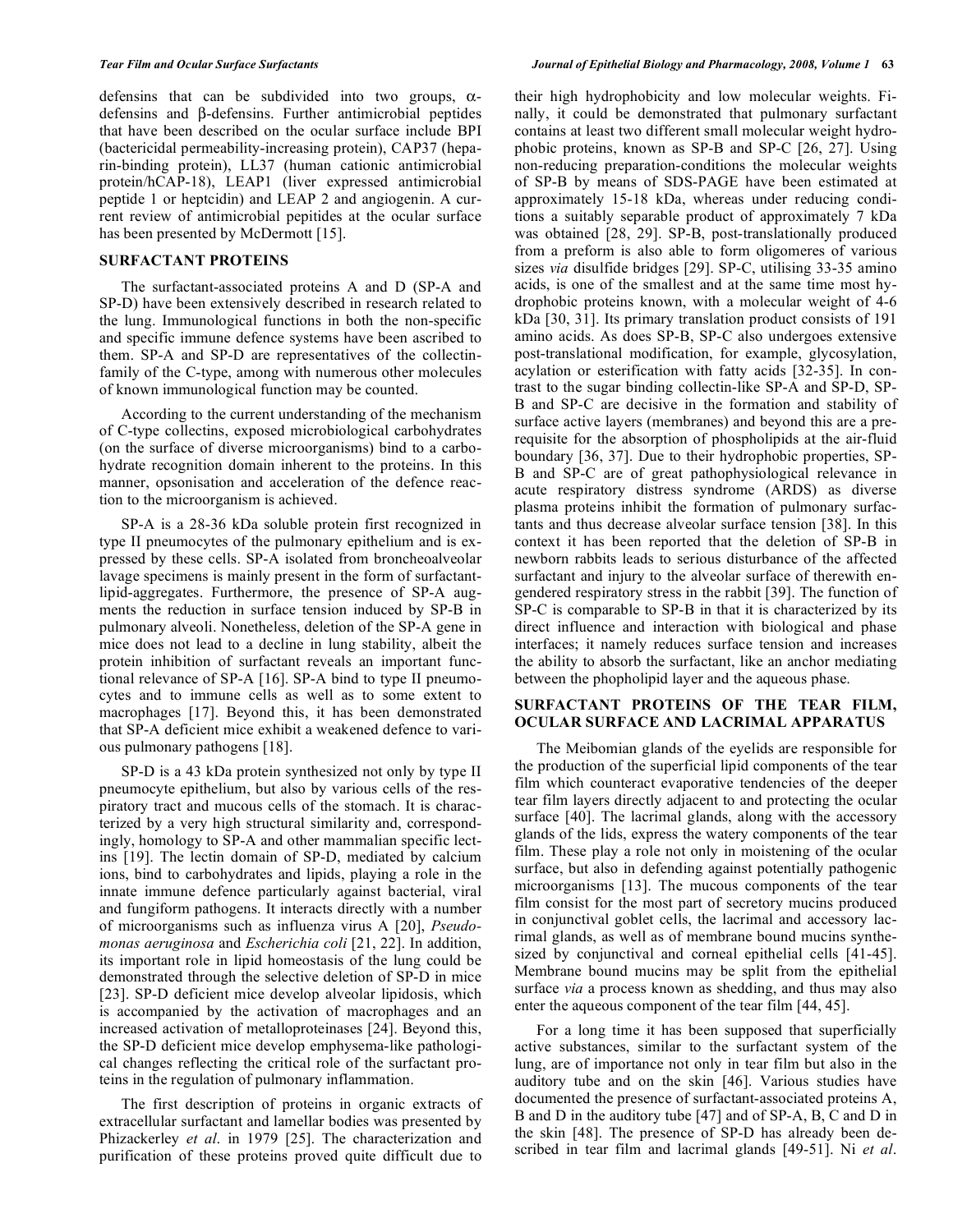[52] was able to show that beyond this, SP-D is present in the cornea of mice and has protective effects against keratitis caused by *P. aeruginosa*. Although Dobbie *et al*. [53] had already presented immunohistochemical evidence of the presence of SP-A in the human lacrimal gland, these findings were pushed into the background by Stahlmann *et al*. [50] and Ni *et al*. [52] as the latter authors could not demonstrate SP-A in tear fluid of mice and their findings were taken to be conclusive for humans as well. Our group has now been able to show that not only SP-D, but also the surfactantassociated protein A, along with SP-B and SP-C is present at the ocular surface, in the lacrimal apparatus and in tears [54, 55]. Thereby, all of the surfactant-associated proteins (SP's) proved to be detectable at the mRNA and protein levels throughout the lacrimal apparatus and on the ocular surface in all tissues studied (lacrimal glands, conjunctiva, cornea, lacrimal ducts) as well as in tear fluid itself. Interestingly, SP-A and SP-C in tear fluid, and SP-C in all examined tissues, show an expression pattern differing from that of lung surfactant proteins. This is probably due to tissue specific post-translational or post-transcriptional modifications of the proteins and may lead to differences in the spectrum of activity of the surfactant proteins. SP-A, -B, -C and –D are found in the acinar cells of the lacrimal gland and the accessory tear ducts, in the conjunctival epithelial cells and in columnar epithelial cells (particularly apically) as well as in serous portions of seromucous glands in the tear ducts and the accessory tear ducts. Goblet cells do not produce any of the four SP's. In contrast to tear fluid, the aqueous humor does not show the presence of SP's under physiological conditions [54]. In healthy corneal specimens, the two collectins SP-A and SP-D are only found as a thin film in the apical region of the superficial cells. SP-B and SP-C are immunohistochemically undetectable within and on the surface of the cornea [55]. In contrast, pathologically altered corneae show a completely different distribution pattern. In association with herpes keratitis and corneal ulceration (caused by *S. aureus),* SP-A and SP–D are found in the vicinity of the lesion sites as well as in invading immune cells; in the corneae of patients with keratoconus the entire epithelium and the endothelium react positively. Cultured corneal and conjunctival epithelial cell lines also produce SP-A and SP-D [54]. Stimulation of corneal and conjunctival epithelial cell lines [56, 57] with various cytokines and bacterial supernatants lead to an increase of both collectins. Thus, in addition to SP-D which has already been reported to be present in tear film [49, 50, 52], there are also SP-A, SP-B and SP-C proteins in the lacrimal fluid and on the ocular surface.

### **CONCLUSIONS**

 Based on the present status of knowledge including that gleaned from animal experimental studies on SP-D [52, 58] it can be assumed that the collectins, SP-A and SP-D, are involved in pathological processes at the ocular surface and function here, as well as in the efferent tear ducts, in the service of non-specific natural immune defence and in the activation of the adaptive immune system. As a substance intrinsic to tears they protect the ocular surface in conjunction with immunoglobulin A (IgA), defensins and mucins against infection by *P. aeruginosa*, *S. aureus* and other pathogenic microbes [15, 52, 59-62]. In the efferent tear ducts they are also active in conjunction with IgA, antimicrobial peptides and mucins in preventing the formation of dacryocystitis [54, 55, 63-70].

 In view of the fact that the hydrophobic surfactant proteins SP-B and SP-C have an expanding influence on the surface tension of the air-liquid interface on top of the alveolar lining layer, a similar effect could be discussed in relation to the tear film and the tear fluid at the human ocular surface and efferent tear ducts. In this context we provide a completed and modified scheme of the tear film which now contains the evidenced and investigated surfactant proteins with respect to their physicochemical properties and discussed putative functions in tears, the lacrimal apparatus and at the ocular surface (Fig. **1**). This view demonstrates the small hydrophobic surfactant proteins B and C embedded into the lipid component of the tear film, orientated regarding to their amphiphilic character. Furthermore, the water-soluble and polymerizeable collectin-like surfactant proteins A and D are arranged within the aqueous component of the tear film along with the already known different secreted and shedded mucins. This hypothetical model supports possible functions of surfactant proteins with regard to severe pathologies of the ocular surface e.g. dry eye syndrome and bacterial or viral infections. Dysfunctions of the complex ocular surfactant system would probably lead to considerable visual impairment and disturbances of the immune defence system of the ocular surface and lacrimal apparatus. Hypothetically, absence of the small hydrophobic surfactant proteins B and C could result in alterations of tear film stability and as a consequence in interruption of the tear film itself leading to symptoms of dry eye syndrome such as for example dry spots. Disturbed production or lack of the immunologically important surfactant proteins A and D could lead to impairment of innate and adaptive immunity at the ocular surface and in the lacrimal system resulting in various bacterial and/or viral infections.

#### **PERSPECTIVES**

 By means of the developement of a gene construct for all four surfactant proteins, which includes open reading frames for mature and preforms of the proteins, a prerequisite has been formed for the establishment of a system of expression *via* which all four SP's can be manufactured using recombinant methods. The thus manufactured recombinant SP's could serve in functional studies on questions pertaining to the ocular surface and the lacrimal system. Some recombinant SP's have already been manufactured (for a review see [71, 72]). With the software programs and methods available today, it is possible to create a reliable model of the 3Dstructure of proteins and to identify the active sites by using comparative protein modelling or threading. Blocking or modification of putative active sites could alter the functionality of the proteins and lead to completely new proteins at a functional level. Up to now there is no information on the ocular surface and lacrimal system of surfactant-deficient mice, which are already available for all four SP's [23, 73- 75]. In studies on conditions of chronic infection of the ocular surface such as that found, for example, in dry eyes, it would be of interest to know whether individual SP formation is increased or decreased. An increase in surfactant formation over a lengthy period of time would very possibly have negative consequences for the body as a whole. In this context it has been demonstrated that SP-D exhibits proat-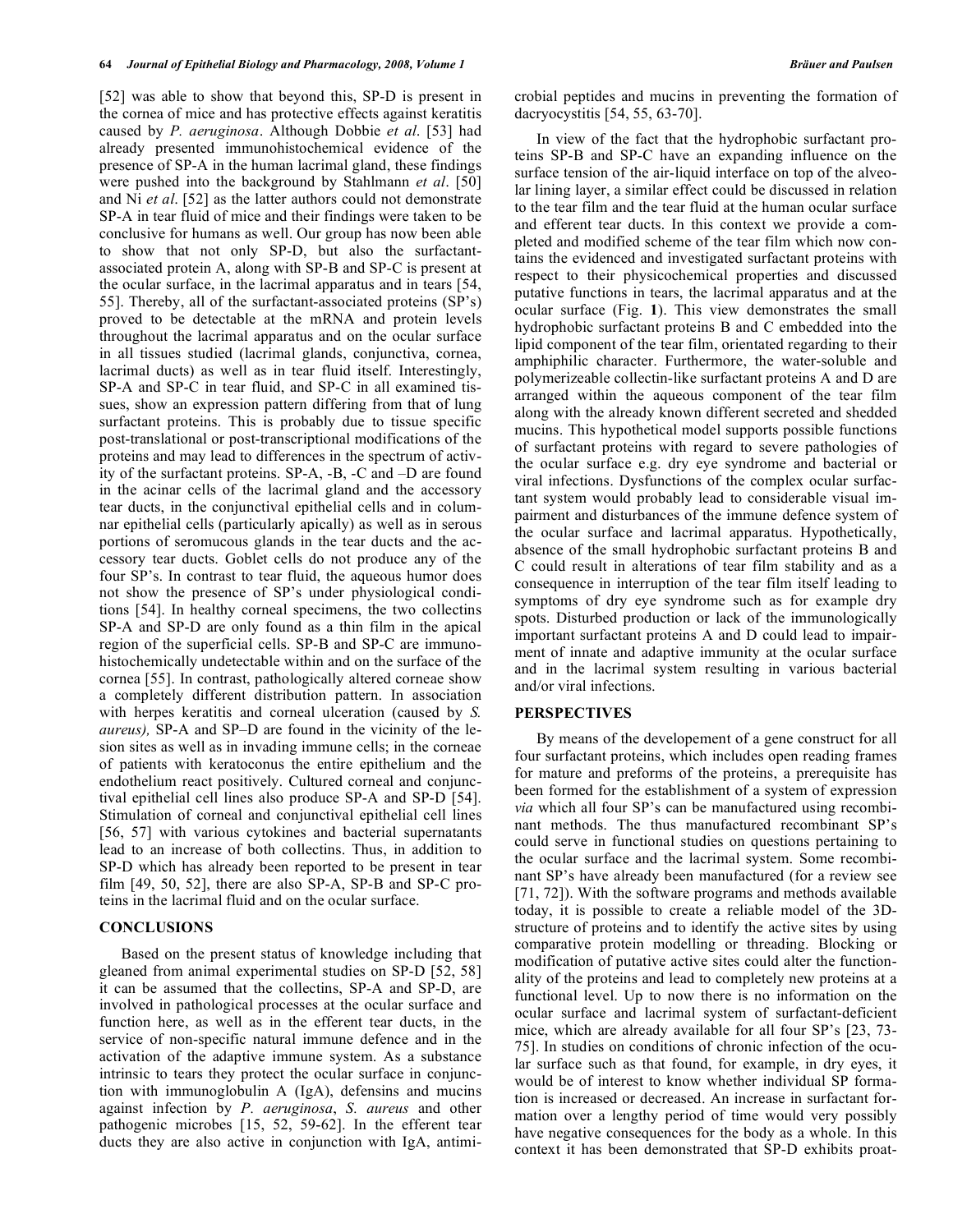

**Fig. (1).** The figure demonstrates a modified and completed scheme of the present understanding of the tear film in accordance to that recently published by Paulsen (2006). It displays the arrangement of the water-soluble and putative immunologically important surfactant proteins A and D within the aqueous phase of the tear film. Furthermore, the small hydrophobic surfactant proteins B and C are illustrated. They are embedded into the lipid-phase of the tear film with respect to their physicochemical propteries. Moreover, most of the already known and still investigated mucins of the ocular surface and tear film are shown along with SP-A and SP-D.

herogenous activity in mice [76]. Studies on the surfactantprotein system of the ocular surface have just begun and lead us to expect interesting new discoveries in regard to future therapeutic perspectives.

#### **ACKNOWLEDGEMENT**

 This work was supported by grants from the Deutsche Forschungsgemeinschaft (DFG) – program grants PA 738/9- 1, PA 738/9-2 and PA 738/1-5, the BMBF – Wilhelm Roux Program, Halle, Germany – program grants FKZ 09/17, as well as Sicca Forschungsförderung of the Association of German Ophthalmologists

## **LIST OF ABBREVIATIONS**

| <b>SP</b>         | = surfactant protein                                        |
|-------------------|-------------------------------------------------------------|
| <b>WHO</b>        | $=$ Word Health Organization                                |
| RK.               | $=$ radial keratotomy                                       |
| LASIK             | $=$ laser assisted in situ keratomelieusis                  |
| CAP37             | $=$ heparin-binding protein                                 |
| LL37              | $=$ human cationic antimicrobial protein                    |
| hCAP18            | $=$ human cationic antimicrobial protein                    |
| LEAP1             | $=$ liver expressed antimicrobial<br>peptide<br>1/heptcidin |
| LEAP <sub>2</sub> | $=$ liver expressed antimicrobial peptide 2                 |

| $SDS-PAGE = sodium dodecyl sulfate-polyacrylamide gel$ |  |
|--------------------------------------------------------|--|
| electrophoresis                                        |  |

- ARDS = acute respiratory distress syndrome
- mRNA = messenger ribonucleic acid
- $IgA$  = immunoglobulin A

# **REFERENCES**

- [1] Baum J. Infections of the eye. Clin Infect Dis 1995; 21: 479-88.
- [2] Gritz DC, Whitcher JP. Topical issues in the treatment of bacterial
- keratitis. Int Ophthaomol Clin 1998; 38: 107-14. [3] Brennan NA, Chantal Coles ML. Extended wear in perspective. Invest Ophthalmol Vis Sci 1997; 74: 609-23.
- [4] Levartovsky S, Rosenwasser G, Goodman D. Bacterial keratitis following laser in situ keratomileusis. Ophthalmology 2001; 108: 321-5.
- [5] Fleiszig SMJ, Efron N, Pier GB. Extended contact lens wear enhances Pseudomonas aeruginosa adherence to human conrneal epithelium. Invest Ophthalmol Vis Sci 1992; 33: 2908-16.
- [6] O'Callaghan RJ, Cellegan MC, Moreau JM, *et al.* Specific roles of alpha-toxin and beta-toxin during Staphylococcus aureus corneal infection. Infect Immun 1997; 65: 1571-8.
- [7] Fleming A. On a remarkable bacteriolytic element found in tissues and secretions. Proc R Soc B 1922; 93: 306-17.
- [8] Pleyer U, Baatz H. Antibacterial protection of the ocular surface. Ophthalmologica 1997; 211 (Suppl 1): 2-8.
- [9] Oram J, Reiter B. Inhibition of bacteria by lactoferrin and other iron-chelating agents. Biochim Biophys Acta 1979; 170: 351-3.
- [10] Kijlstra A. The role of lactoferrin in the nonspecific immune response on the ocular surface. Regul Immunol 1990; 3: 193-7.
- [11] Fearson D, Austen K. The alternative pathway of complement: A system for host resistance to microbial infection. N Engl J Med 1980; 303: 259-61.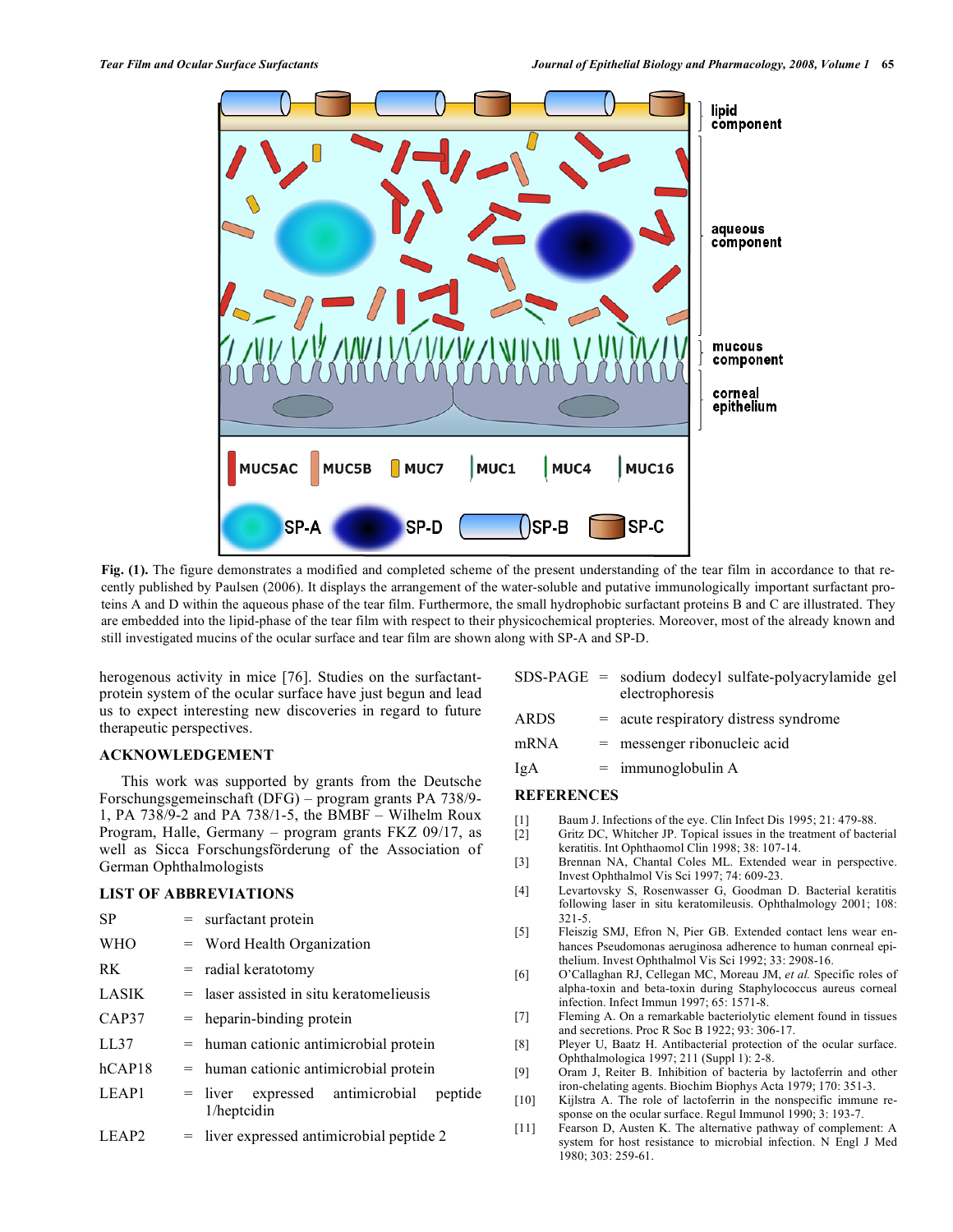- [12] Fluckinger M, Haas H, Merschak P, Glasgow BJ, Redl B. Human tear lipocalin exhigits antimicrobial activity by scavenging microbial siderophores. Antimicrob Agents Chem 2004; 48: 3367-72.
- [13] Qu X-D, Lehrer RI. Secretory phospholipase  $A_2$  is the principal bactericide for staphylococci and other gram-positive bacteria in human tears. Infect Immun 1998; 66: 2791-9.
- [14] Girgis DO, Dajcs JJ, O'Callaghan RJ. Phospholipase A2 activity in normal and Staphylococcus aureus-infected rabbit eyes. Invest Ophthalmol Vis Sci 2003; 44: 197-202.
- [15] McDermott AM. Defensins and other antimicrobial peptides at the ocular surface. Ocul Surf 2004; 2: 229-47.
- [16] Korfhagen TR, Bruno MD, Ross GF, *et al.* Altered surfactant function and structure in SP-A gene targeted mice. Proc Natl Acad Sci USA 1996; 93: 9594-9.
- [17] van Iwaarden F, Welmers B, Verhoef J, Haagsman HP, van Golde LM. Pulmonary surfactant protein A enhances the host-defense mechanism of rat alveolar macrophages. Am J Respir Cell Mol Biol 1990; 2: 91-8.
- [18] Levine AM, Kurak KE, Bruno MD, Stark JM, Whitsett JA, Korfhagen TR. Surfactant protein-A-deficient mice are susceptible to *Pseudomonas aeruginosa* infection. Am J Respir Cell Mol Biol 1998; 19: 700-8.
- [19] Crouch E, Wright JR. Surfactant proteins a and d and pulmonary host defense. Annu Rev Physiol 2001; 63,521-54.
- [20] Hartshorn KL, Crouch E, White MR, *et al.* Pulmonary surfactant proteins A and D enhance neutrophil uptake of bacteria. Am J Physiol 1998; 274: L958-69.
- [21] Sastry K, Ezekowitz RA. Collectins: pattern recognition molecules involved in first line host defense. Curr Opin Immunol 1993; 5: 59- 66.
- [22] Ferguson JS, Voelker DR, McCormack FX, Schlesinger LS. Surfactant protein D binds to Mycobacterium tuberculosis bacilli and lipoarabinomannan *via* carbohydrate-lectin interactions resulting in reduced phagocytosis of the bacteria by macrophages. J Immunol 1999; 163: 312-21.
- [23] Botas C, Poulain F, Akiyama J, *et al.* Altered surfactant homeostasis and alveolar type II cell morphology in mice lacking surfactant protein. D Proc Natl Acad Sci USA 1998; 95: 11869-74.
- [24] Wert SE, Yoshida M, LeVine AM, *et al.* Increased metalloproteinase activity, oxidant production, and emphysema in surfactant protein D gene-inactivated mice. Proc Natl Acad Sci USA 2000; 23: 5972-7.
- [25] Phizackerley PJ, Town MH, Newman GE. Hydrophobic proteins of lamellated osmiophilic bodies isolated from pig lung. Biochem J 1979; 183: 731-6.
- [26] Yu SH, Chung W, Olafson RW, Harding PG, Possmayer F. Characterization of the small hydrophobic proteins associated with pulmonary surfactant. Biochim Biophys Acta 1987; 921: 437-48.
- [27] Whitsett JA, Hull WM, Ohning B, Ross G, Weaver TE. Immunologic identification of a pulmonary surfactant-associated protein of molecular weight = 6000 daltons. Pediatr Res 1986; 20: 744-49.
- [28] Yu SH, Wallace D, Bhavnani B, Enhorning G, Harding PG, Possmayer F. Effect of reconstituted pulmonary surfactant containing the 6000-dalton hydrophobic protein on lung compliance of prematurely delivered rabbit fetuses. Pediatr Res 1988; 23: 23-30.
- [29] Whitsett JA, Ohning BL, Ross G, *et al.* Hydrophobic surfactantassociated protein in whole lung surfactant and its importance for biophysical activity in lung surfactant extracts used for replacement therapy. Pediatr Res 1986; 20: 460-7.
- [30] Possmayer F. A proposed nomenclature for pulmonary surfactantassociated proteins Am Rev Respir Dis 1988; 138: 990-8.
- [31] Hawgood S, Shiffer K. Structures and properties of the surfactantassociated proteins Annu Rev Physiol 1991; 53: 375-394.
- [32] Voorhout WF, Veenendaal T, Haagsman HP, *et al.* Intracellular processing of pulmonary surfactant protein B in an endosomal/lysosomal compartment. Am J Physiol 1992; 263: 479-86.
- [33] Glasser SW, Korfhagen TR, Perme CM, Pilot-Matias TJ, Kister SE, Whitsett JA. Two SP-C genes encoding human pulmonary surfactant proteolipid. J Biol Chem 1988; 263: 10326-31.
- [34] Jacobs KA, Phelps DS, Steinbrink R, *et al.* Isolation of cDNA clone encoding a high molecular weight precursor to a 6-kDa pulmonary surfactant-associated protein. J Biol Chem 1987; 262: 9808-11.
- [35] Curstedt T, Johansson J, Barros-Soederling J, *et al.* Lowmolecular-mass surfactant protein type 1. The primary structure of

a hydrophobic 8-kDa polypeptide with eight half-cystine residues. Eur J Biochem 1988; 172: 521-5.

- [36] Yu SH, Possmayer F. Role of bovine pulmonary surfactantassociated proteins in the surface-active property of phospholipid mixtures. Biochim Biophys Acta 1990; 1046: 233-41.
- [37] Notter RH, Shapiro DL, Ohning B, Whitsett JA. Biophysical activity of synthetic phospholipids combined with purified lung surfactant 6000 dalton apoprotein. Chem Phys Lipids 1987; 44: 1-17.
- [38] Spragg, RG, Gilliard, N, Richman, P. In: Robertson B, van Golde LMG Batenburg JJ, Eds. Pulmonary Surfactant: From molecular biology to clinical practice. Amsterdam, Elsevier. 1992; 685-703.
- [39] Kobayashi T, Nitta K, Takahashi R, Kurashima K, Robertson B, Suzuki Y. Activity of pulmonary surfactant after blocking the associated proteins SP-A and SP-B. J Appl Physiol 1991; 71: 530-6.
- [40] McCulley JP, Shine WE. Meibomian gland function and the tear lipid layer. Ocul Surf 2003; 1: 97-106.
- [41] Gipson IK, Hori Y, Argueso P, *et al.* Character of ocular surface mucins and their alteration in dry eye disease. Ocul Surf 2004; 2: 131-48.
- [42] Jumblatt MM, McKenzie RW, Steele PS, Emberts CG, Jumblatt JE. MUC7 expression in the human lacrimal gland and conjunctiva. Cornea 2003; 22: 41-5.
- [43] Paulsen F, Langer G, Hoffmann W, Berry M. Human lacrimal gland mucins. Cell Tissue Res 2004; 316: 167-77.
- [44] Paulsen F. Cell and molecular biology of human lacrimal gland and nasolacrimal duct mucins. Int Rev Cytol 2006; 249: 229-79.
- [45] Paulsen F, Berry M. Mucins and TFF peptides of the tear film and lacrimal apparatus. Prog Histochem Cytochem 2006; 41: 1-53.
- [46] Ridsdale RA, Palaniyar N, Possmayer F, Harauz G. Formation of folds and vesicles by dipalmitoylphosphatidylcholine monolayers spread in excess. J Membr Biol 2001; 180: 21-32.
- [47] Paananen R, Sormunen R, Glumoff V, van Eijk M, Hallman M. Surfactant proteins A and D in Eustachian tube epithelium. Am J Physiol Lung Cell Mol Physiol 2001; 281: 660-7.
- [48] Mo YK, Kankavi O, Masci PP, *et al.* Surfactant protein expression in human skin: evidence and implications. J Invest Dermatol 2007; 127: 381-6.
- [49] Madsen J, Kliem A, Tornoe I, Skjodt K, Koch C, Holmskov U. Localization of lung surfactant protein D on mucosal surfaces in human tissues. J Immunol 2000; 164: 5866-70.
- [50] Stahlman MT, Gray ME, Hull WM, Whitsett JA. Immunolocalization of surfactant protein-D (SP-D) in human fetal, newborn, and adult tissues. J Histochem Cytochem 2002; 50: 651-60.
- [51] Akiyama J, Hoffman A, Brown C, *et al.* Tissue distribution of surfactant proteins A and D in the mouse. J Histochem Cytochem 2002; 50: 993-6.
- [52] Ni M, Evans DJ, Hawgood S, Anders EM, Sack RA, Fleiszig SM. Surfactant protein D is present in human tear fluid and the cornea and inhibits epithelial cell invasion by *Pseudomonas aeruginosa*. Infect Immun 2005; 73: 2147-56.
- [53] Dobbie JW, Tasiaux N, Meijers P, *et al.* Lamellar bodies in synoviocytes, mesothelium and specific epithelia as possible site of auto-antigen in rheumatoid disease. Br J Rheumatol 1994; 33: 508- 19.
- [54] Bräuer L, Kindler C, Jäger K, *et al.* Detection of surfactant proteins A and D in human tear fluid and the human lacrimal system. Invest Ophthalmol Vis Sci 2007; 48: 3945-53.
- [55] Bräuer L, Börgermann J, Johl M, Pleyer U, Tsokos M, Paulsen F. Detection and localization of the hydrophobic surfactant proteins B and C in human tear fluid and the human lacrimal system. Curr Eye Res 2007; 32: 931-8.
- [56] Araki-Sasaki K, Ohashi Y, Sasabe T, *et al.* An SV40-immortalized human corneal epithelial cell line and its characterization. Invest Ophthalmol Vis Sci 1995 ; 36 : 614-21.
- [57] Diebold Y, Calonge M, Enriquez de Salamanca A, *et al.* Characterization of a spontaneously immortalized cell line (IOBA-NHC) from normal human conjunctiva. Invest Ophthalmol Vis Sci 2003 ; 44 : 4263-74.
- [58] McCormick CC, Hobden JA, Balzli CL, *et al.* Surfactant protein D in Pseudomonas aeruginosa keratitis. Ocul Immunol Inflamm 2007; 15: 371-9.
- [59] Masinick SA, Montgomery CP, Montgomery PC, Hazlett LD. Secretory IgA inhibits Pseudomonas aeruginosa binding to cornea and protects against keratitis. Invest Ophthalmol Vis Sci 1997; 38: 910-8.